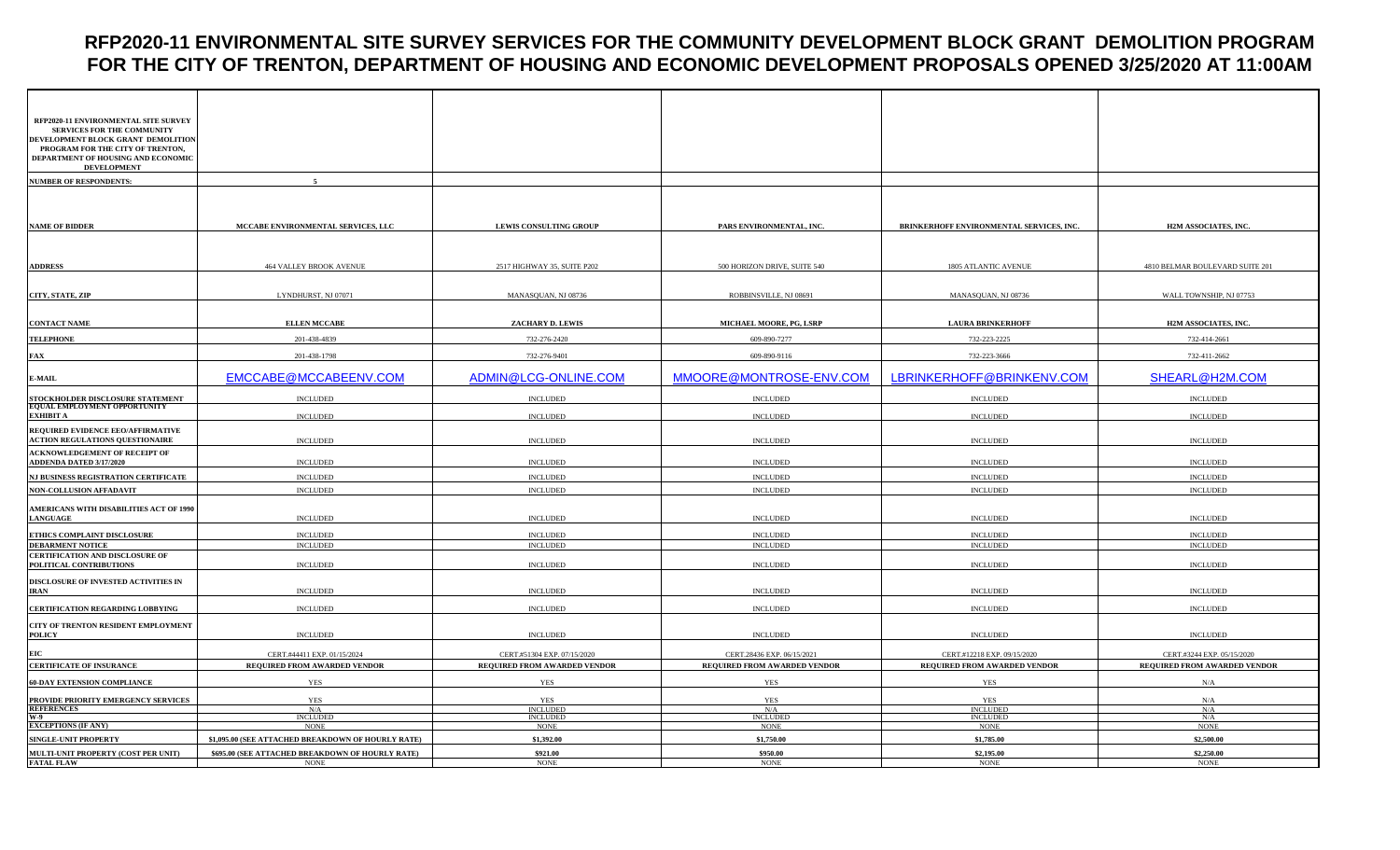Firm Name: McCabe Environmental Services, L.L.C.

Address of Firm: 464 Valley Brook Avenue

Lyndhurst, NJ 07071

Phone Number: 201-438-4839 Email Address: emccabe@mccabeenv.com

Print Name: Ellen McCabe Title: Managing Member

The undersigned proposes to furnish the City of Trenton with the services described herein pursuant to the Proposal specifications in the following amounts.

Asbestos Assessment and Report (25 properties minimum guaranteed)

Single-unit property  $\frac{1,095.00}{1,095.00}$ 

Multi-unit property (cost per unit)  $\zeta^{695.00}$ 

The Undersigned is an  $\frac{1}{\sqrt{1-x^2}}$  Individual  $\frac{x}{\sqrt{1-x^2}}$  Corporation  $\frac{1}{\sqrt{1-x^2}}$  Partnership

 $\frac{C_{\text{t}}}{\text{Date}}$  10  $\frac{1}{2}$  (2)

Signature of Authorized Agent

FEIN/DUNS number NJ Procurement Docs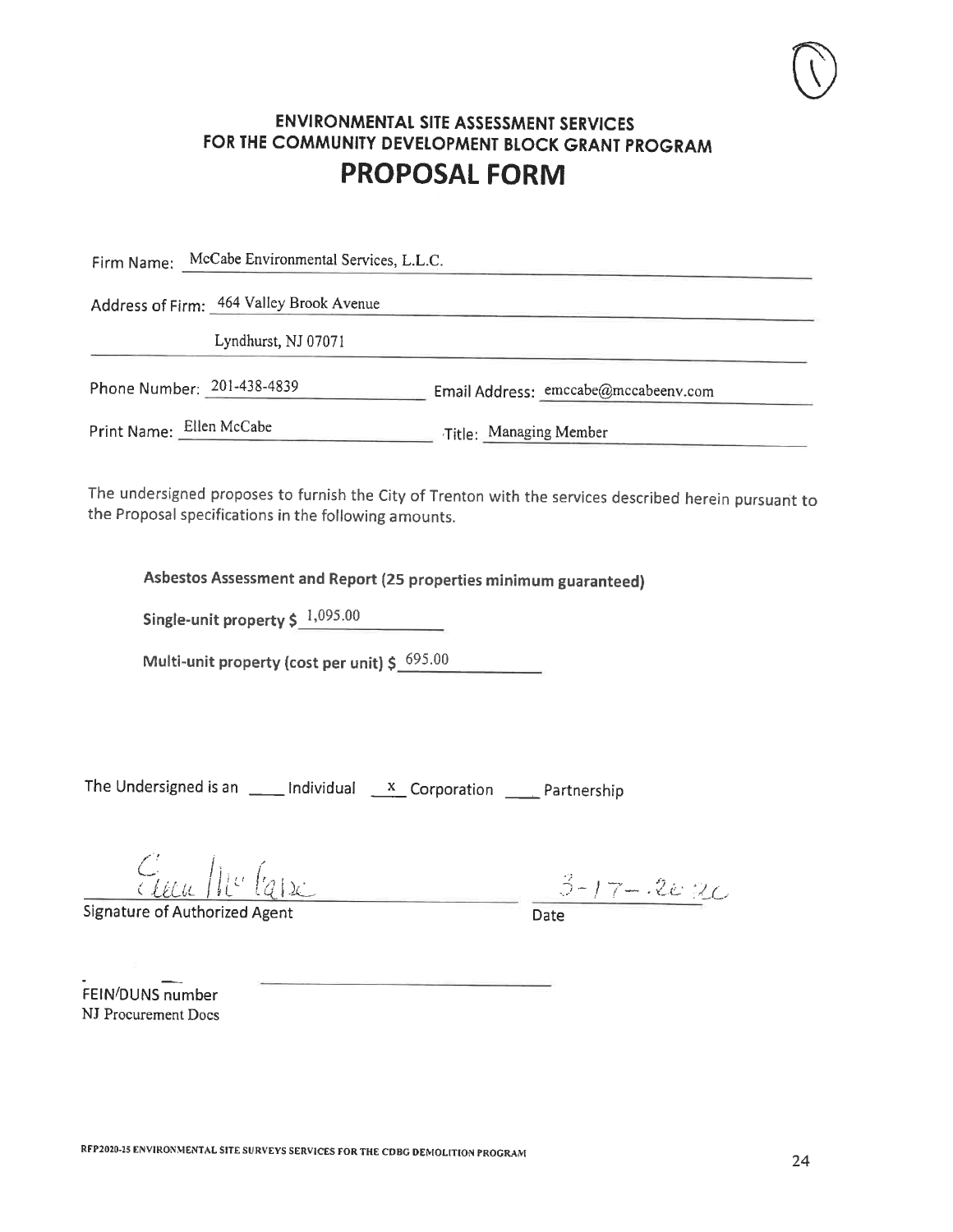# **McCabe Environmental Services, LLC**

| <b>Title</b>                                                 | <b>Hourly Rate*</b> |
|--------------------------------------------------------------|---------------------|
|                                                              |                     |
| Principal of the Firm                                        | \$125.00            |
| <b>Senior Project Manager</b>                                | \$90.00             |
| <b>Project Manager</b>                                       | \$75.00             |
| <b>Industrial Hygienist</b>                                  | \$65.00             |
| Asbestos Project Designer                                    | \$65.00             |
| <b>Asbestos Management Planner</b>                           | \$65.00             |
| <b>Asbestos Safety Technician (NJAST)</b>                    | \$75.00             |
| Asbestos Safety Technician (NJAST) w/ microscope (AAR)       | \$95.00             |
| <b>Asbestos Inspector</b>                                    | \$60.00             |
| Air Sampling Technician                                      | \$50.00             |
| Lead Inspector/Risk Assessor                                 | \$65.00             |
| <b>AAR Analyst-On site</b>                                   | \$55.00             |
| Microbial Inspector (mold)                                   | \$75.00             |
| <b>Radon Specialist</b>                                      | \$75.00             |
| <b>Environmental Scientist</b>                               | \$50.00             |
| <b>Environmental Technician</b>                              | \$50.00             |
| <b>Environmental Training Instructor</b>                     | TBD*                |
| CADD                                                         | \$45.00             |
| <b>Administrative</b>                                        | \$40.00             |
|                                                              |                     |
| *Labor rates are quoted for regular hours (mon-Fri 8am-5pm); |                     |
| Off hours and weekend rates will be charged at 1.5%          |                     |
|                                                              |                     |
| <b>Asbestos Analysis:</b>                                    |                     |
| <b>PCM</b>                                                   | \$25.00             |
| Immediate                                                    | \$18.00             |
| 12 hour                                                      | \$12.00             |
| 24 hour                                                      | \$10.00             |
| 48 hour                                                      | \$160.00            |
| TEM-Air (7402-72 hour TAT)                                   | \$14.00             |
| PLM-Friable (72 hour TAT)                                    | \$17.00             |
| PLM-NOB (72 hour TAT)                                        | \$55.00             |
| TEM-NOB (72 hour TAT)                                        |                     |
| Lead Analysis (72 hour TAT)                                  | \$12.00             |
| Chip/Wipe/Soil                                               | \$12.00             |
| Air                                                          | \$75.00             |
| <b>XRF Daily Rate</b>                                        |                     |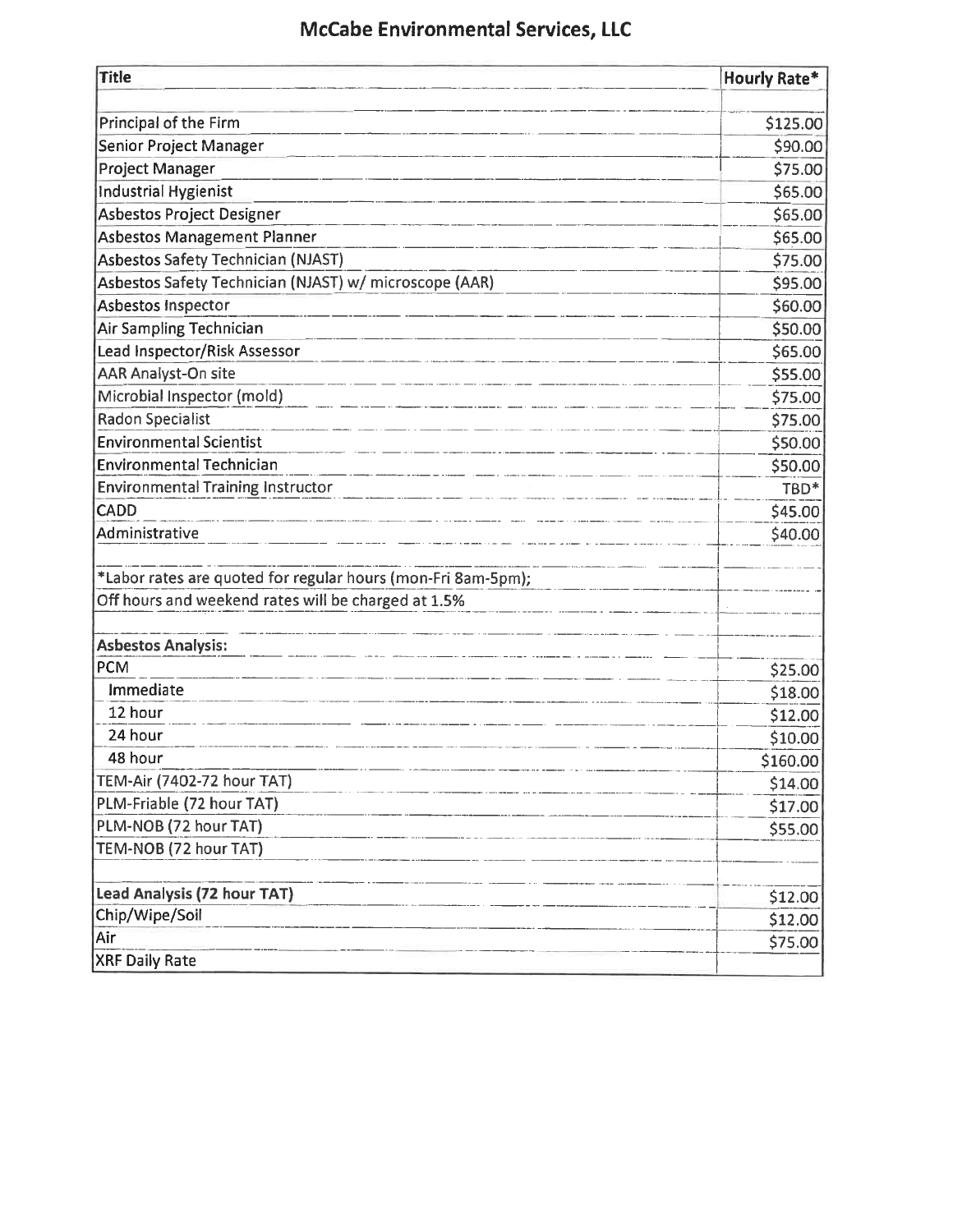Firm Name: Lewis Consulting Group

Address of Firm: 2517 Highway 35, Suite P202

Manasquan, NJ 08736

Phone Number: 732-276-2420 Email Address: Admin@lcg-online.com

Print Name: Zachary D. Lewis Title: President

The undersigned proposes to furnish the City of Trenton with the services described herein pursuant to the Proposal specifications in the following amounts.

Asbestos Assessment and Report (25 properties minimum guaranteed)

Single-unit property \$ 1,392.00

Multi-unit property (cost per unit) \$\_\_\_\_921.00

| ____ Individual __ <b>X</b> _ Corporation _____ Partnership<br>The Undersigned is an |           |
|--------------------------------------------------------------------------------------|-----------|
|                                                                                      | 3/23/2020 |
| Signature of Authorized Agent Zachary D. Lewis, President                            | Date      |
|                                                                                      |           |
|                                                                                      |           |
| FEIN DUNS number                                                                     |           |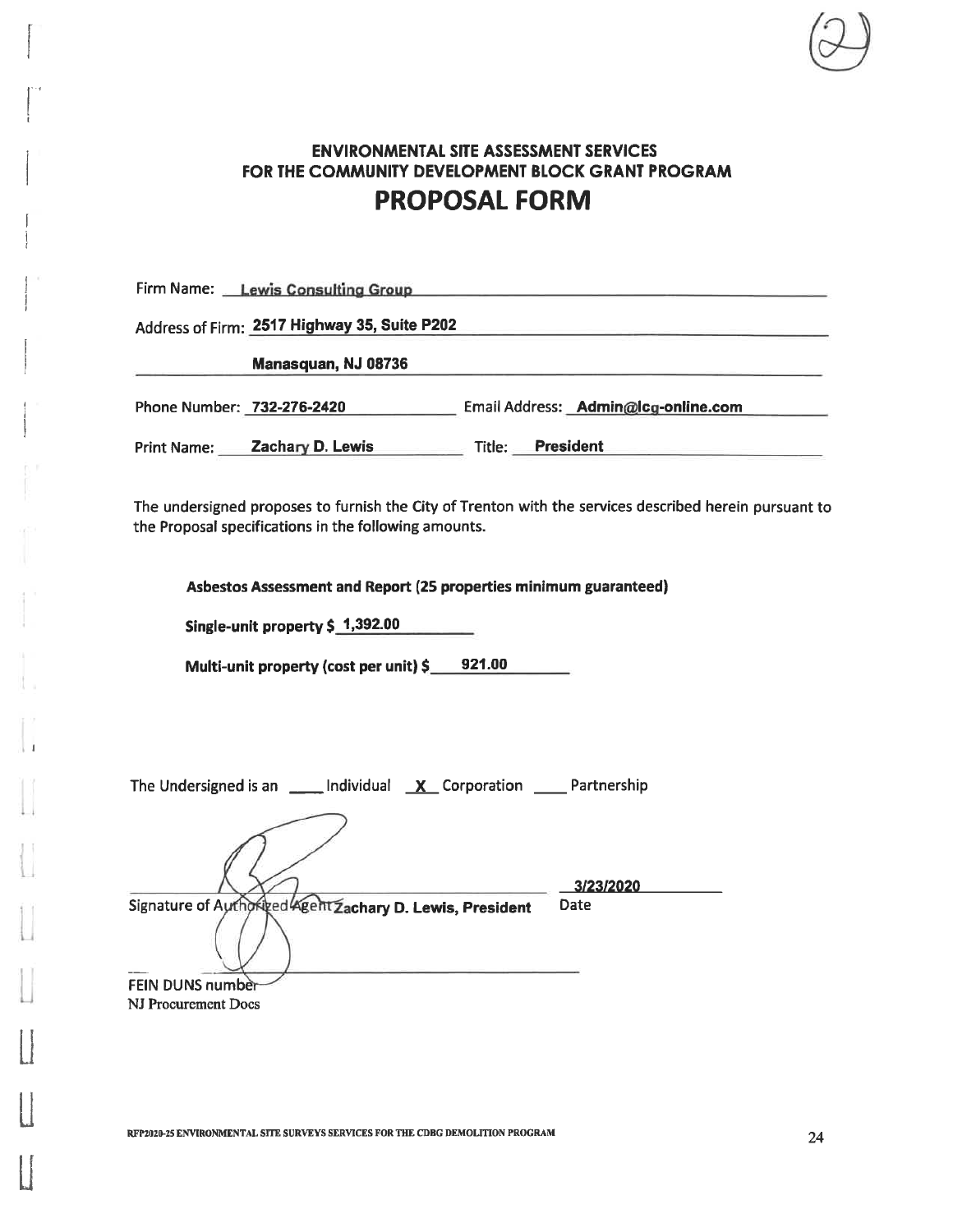

Firm Name: PARS Environmental, Inc. 500 Horizon Drive, Suite 540, Robbinsville, NJ 08691 Address of Firm: Phone Number: 609-890-7277 Email Address: mmoore@montrose-env.com Print Name: Michael Moore, PG, LSRP Title: Senior Director

The undersigned proposes to furnish the City of Trenton with the services described herein pursuant to the Proposal specifications in the following amounts.

Asbestos Assessment and Report (25 properties minimum guaranteed)

Single-unit property  $\frac{1,750.00}{2}$ 

Multi-unit property (cost per unit) \$<br>1950.00

The Undersigned is an \_\_\_\_\_ Individual  $\frac{X}{X}$  Corporation \_\_\_\_ Partnership

Signaty'e of Authorized Agent

03/16/20

Date

**FEIN DUNS number** NJ Procurement Docs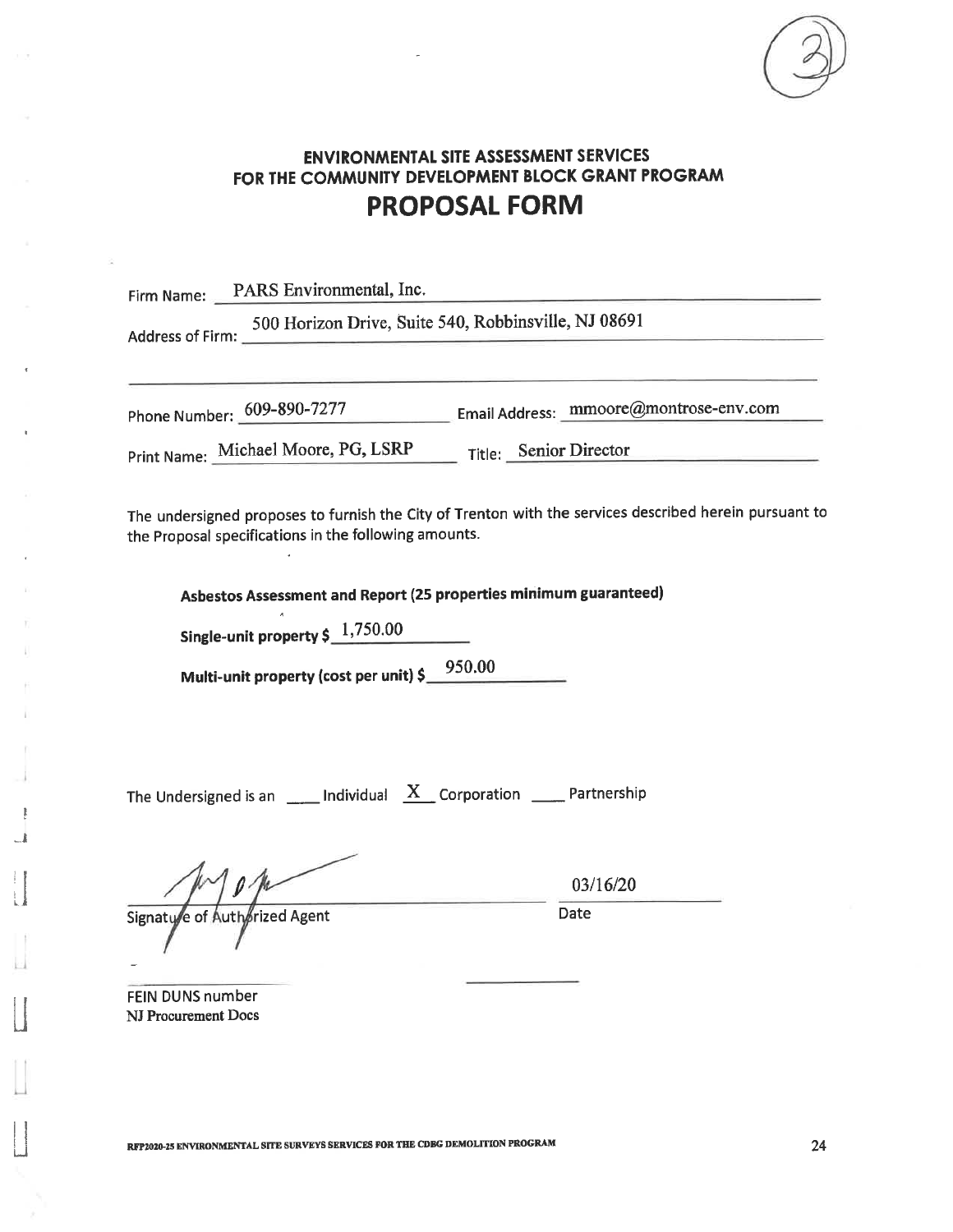

| Firm Name: | Brinkerhoff Environmental Services, Inc.                   |        |                                          |  |
|------------|------------------------------------------------------------|--------|------------------------------------------|--|
|            | Address of Firm: 1805 Atlantic Avenue, Manasquan, NJ 08736 |        |                                          |  |
|            | Phone Number: 732-223-2225                                 |        | Email Address: LBrinkerhoff@BrinkEnv.com |  |
|            | Print Name: Laura Brinkerhoff                              | Title: | President/CEO                            |  |

The undersigned proposes to furnish the City of Trenton with the services described herein pursuant to the Proposal specifications in the following amounts.

Asbestos Assessment and Report (25 properties minimum guaranteed)

**Single-unit property \$** 1,785 (One Thousand Seven Hundred Eighty-five Dollars)

Multi-unit property (cost per unit)  $\frac{5}{2.195}$  (Two Thousand One Hundred Ninety-five Dollars)

The Undersigned is an  $\quad$  Individual  $\quad X$  Corporation  $\quad$  Partnership

Signature of Authorized Agent Laura Brinkerhoff

3/20/2020 Date

FEIN DUNS number NJ Procurement Docs